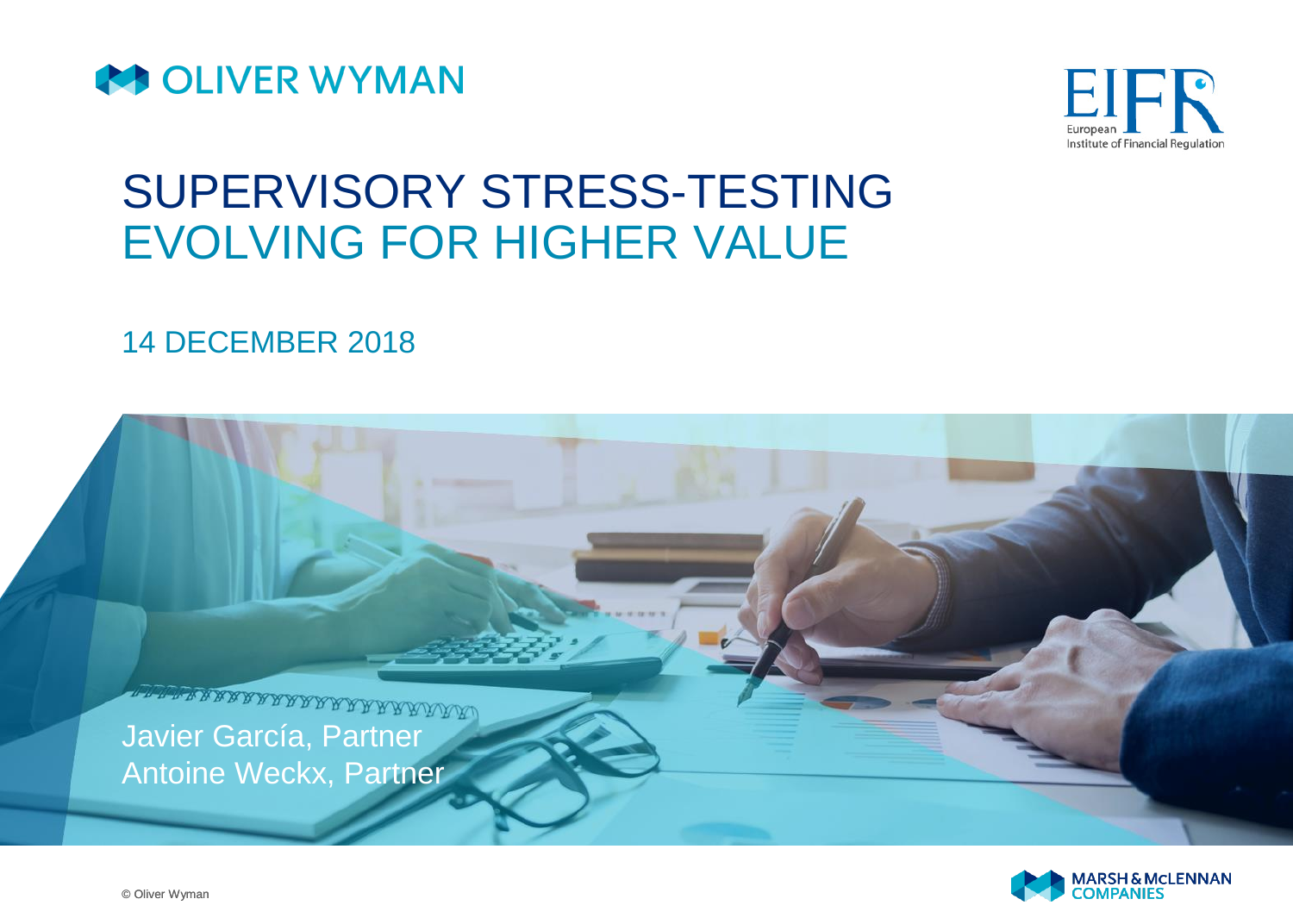CONFIDENTIALITY Our clients' industries are extremely competitive, and the maintenance of confidentiality with respect to our clients' plans and data is critical. Oliver Wyman rigorously applies internal confidentiality practices to protect the confidentiality of all client information.

> Similarly, our industry is very competitive. We view our approaches and insights as proprietary and therefore look to our clients to protect our interests in our proposals, presentations, methodologies and analytical techniques. Under no circumstances should this material be shared with any third party without the prior written consent of Oliver Wyman.

© Oliver Wyman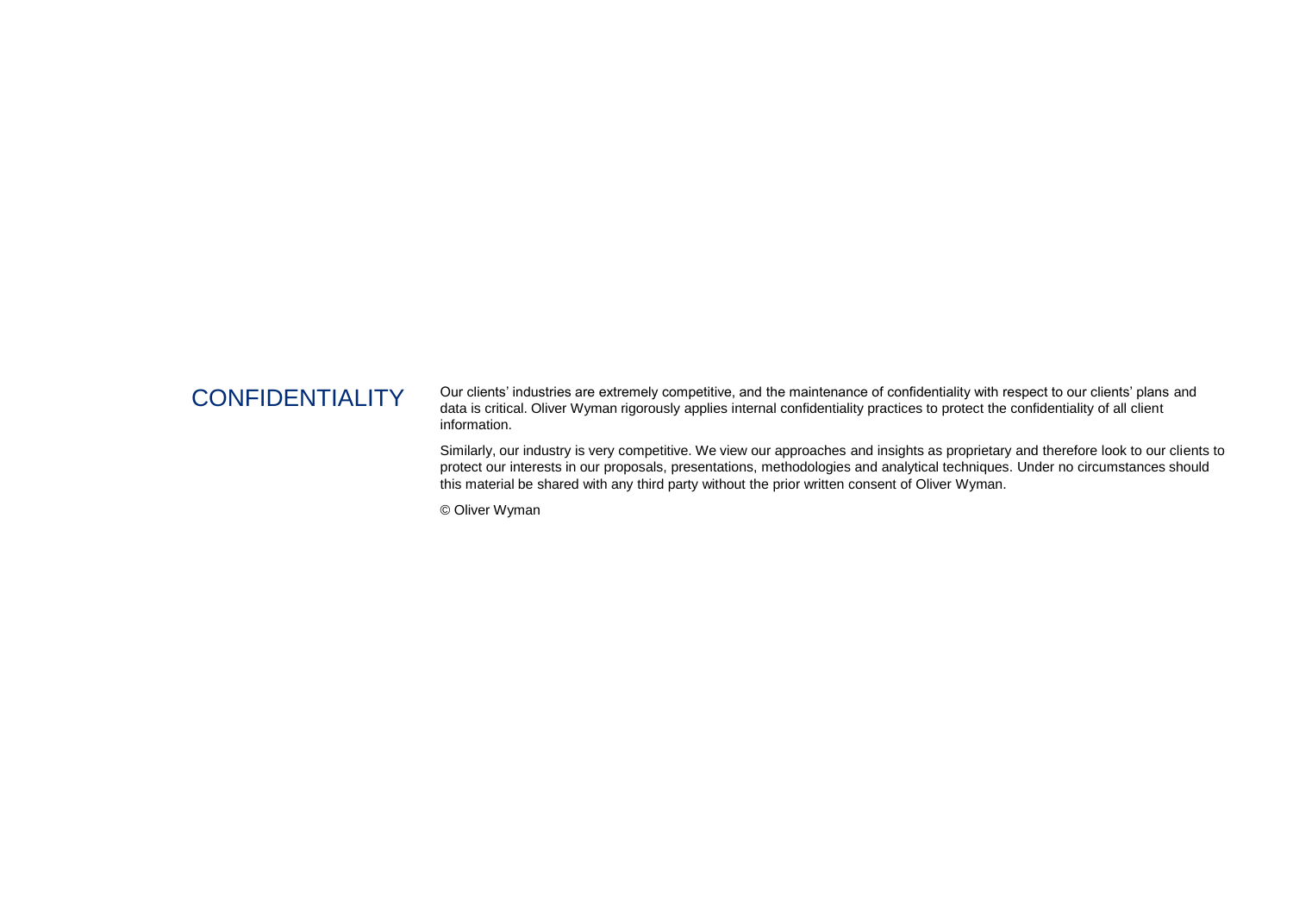## Executive Summary



#### **EBA 2018: A valuable exercise, but extraordinarily high effort**

- EBA 2018 was a valuable exercise providing reassurance on overall industry resilience and creating transparency on the health of individual banks
- However, the EBA 2018 exercise has also been extraordinarily high effort and cost
- Voices calling for change continue to rise, asking for a revision of stress-testing principles and standards – this won't happen without the cooperation of all parties involved

#### **How to improve the 'value for effort' equation?**

- Reasserting the 'constrained bottom-up nature' of the exercise
- Adjusting the methodology to 'make the exercise more real'
- Working on overall process simplification and calendar streamlining
- Recommitting to Stress-Testing as a key transparency and risk management tool with clear linkages to capital requirements
- Reducing the operational burden through industrialization, both at bank & supervisor level

#### **2020 and beyond: A way towards the Future**

- The EBA 2020 exercise is around the corner to realize the quick wins on the table today, a dedicated call for action is needed
- Beyond simply the 'very next EBA ST', banks would benefit to greater consistency across Stress Testing approaches across jurisdictions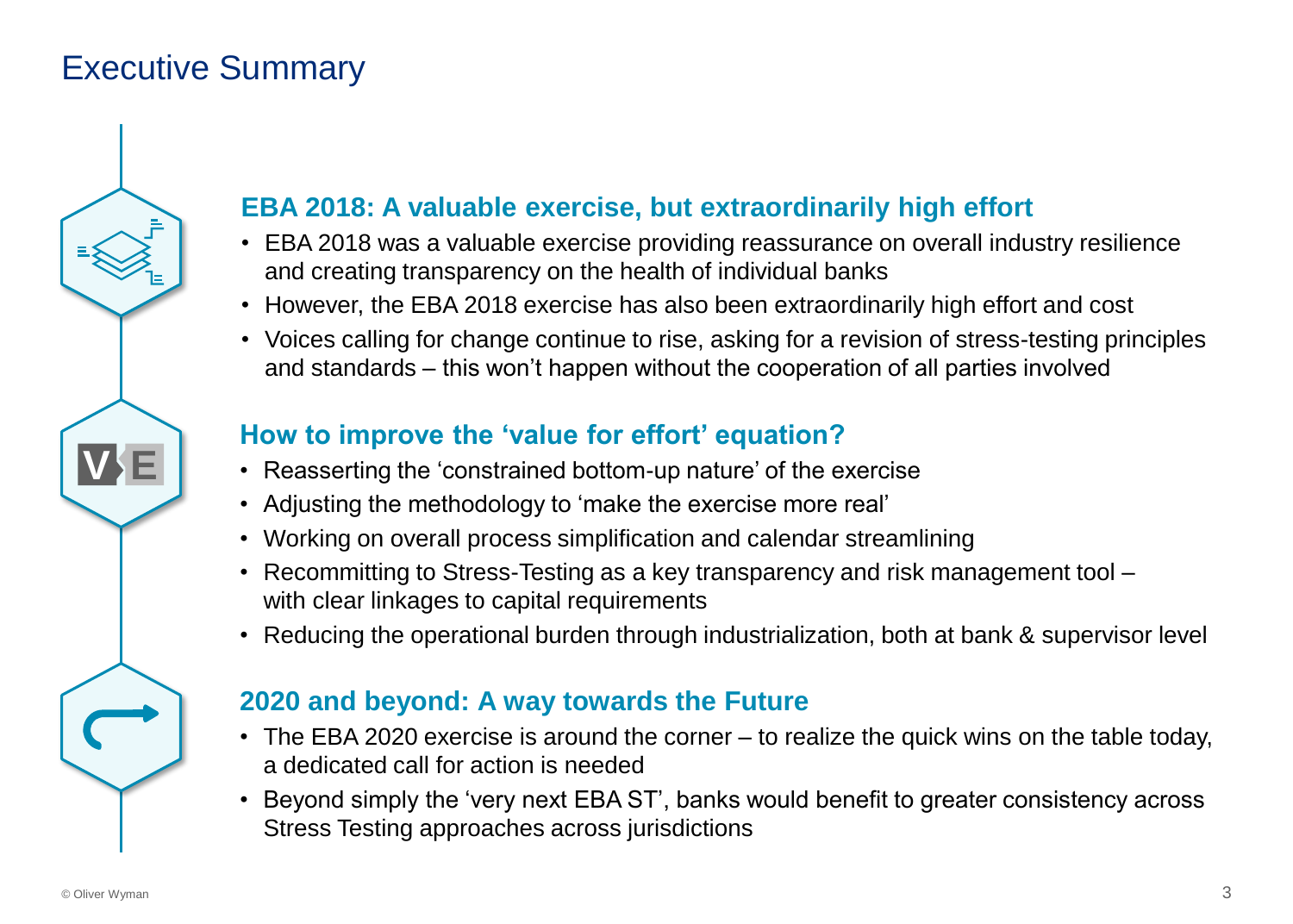

## EBA 2018: *A valuable exercise, but extraordinarily high effort*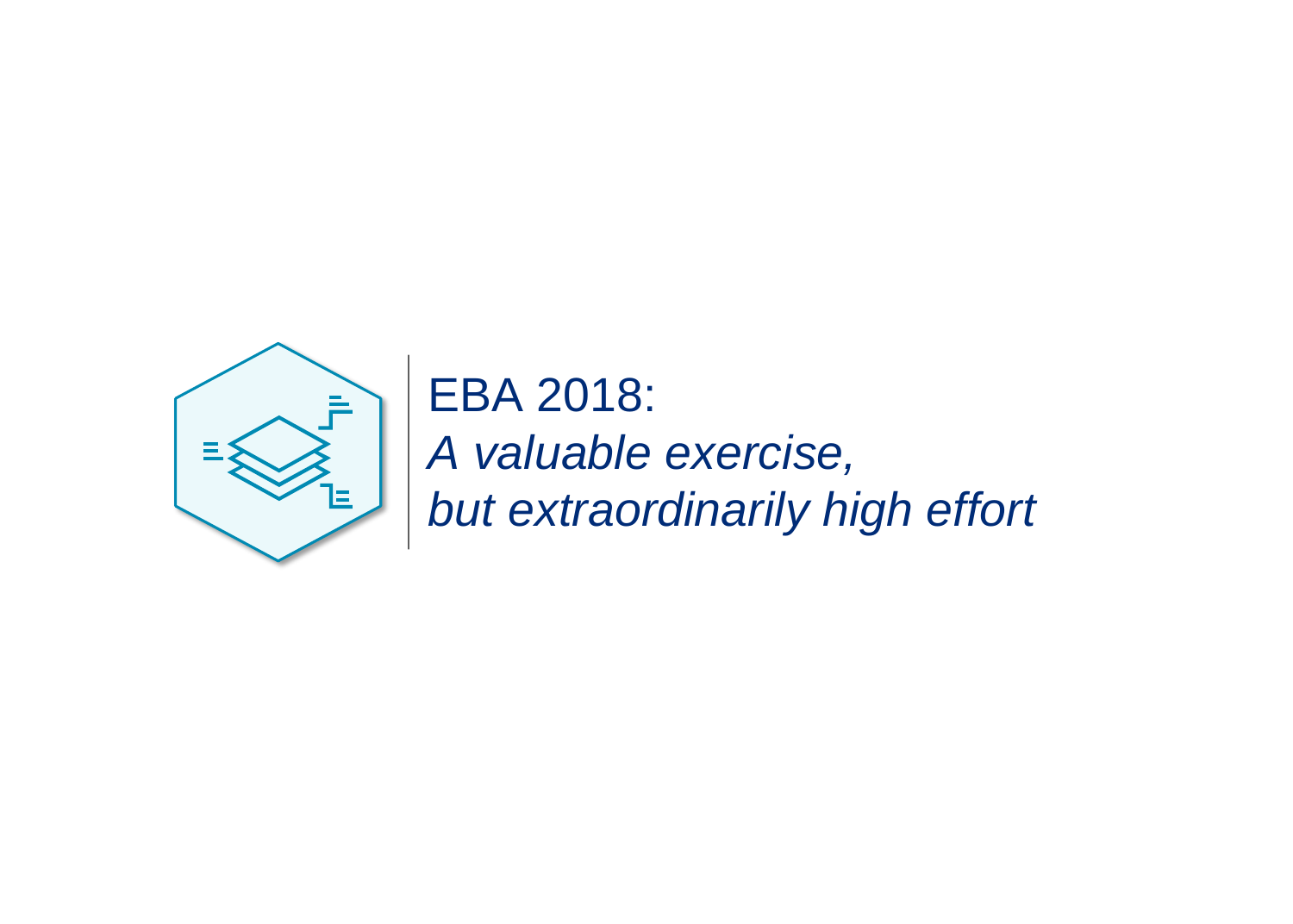## EBA ST 2018 reassured supervisors and investors on the industry's overall resilience and good position to withstand an adverse scenario

| <b>EBA ST results over the last three exercises</b> |                     |               |                 |  |  |
|-----------------------------------------------------|---------------------|---------------|-----------------|--|--|
|                                                     | Avg. CET1%,         | Avg. CET1%    | Avg. CET1       |  |  |
|                                                     | <b>Fully loaded</b> | Fully loaded, | depletion, Adv. |  |  |
|                                                     | starting-point      | Adv. Scenario | <b>Scenario</b> |  |  |
| 2018                                                | 15.90%              | 11.85%        | 405bps          |  |  |
| exercise                                            | (2017, restated)    | (2020)        | (2017 vs. 2020) |  |  |
| 2016                                                | 14.39%              | 10.51%        | 388bps          |  |  |
| exercise                                            | (2015)              | (2018)        | (2015 vs. 2018) |  |  |
| 2014                                                | 11.28%              | 8.70%         | 258bps          |  |  |
| exercise                                            | (2013)              | (2016)        | (2013 vs. 2016) |  |  |

#### **Observations**

- **Scenarios much better aligned with current market concerns vs. 2016 surprise Brexit**
- **Results show an overall resilient banking system, despite higher CET1 depletion**
	- Capital build-ups in recent years leading to higher average capital levels by 2020 (134bps higher average CET1 vs. 2016)
	- Higher capital impact vs. 2016 (405bps across all EBA banks vs. 388bps)
	- Strong variations across countries observed (UK/Germany most vs. Poland/Norway least)
	- Profitability/NPAs remaining key concerns
- **Three formal QA cycles ensured a level playing field and adherence to methodology** – leading to a substantially higher CET1 depletion vs. original pre-QA bank results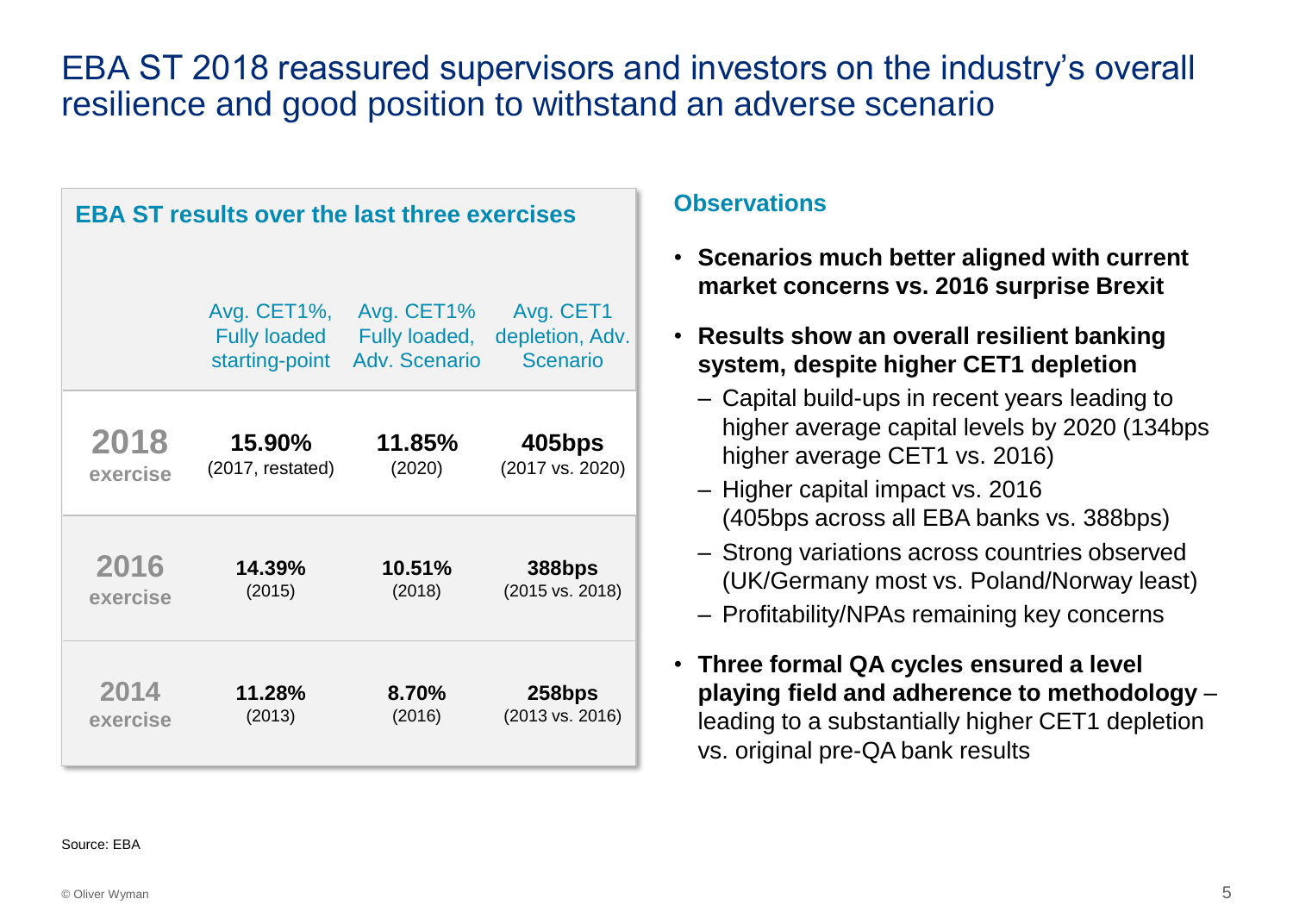## Our survey shows banks understand the need for this type of exercise and are taking it seriously



**EBA 2018 exercise strategic relevance Most important drivers of perceived senior management relevance**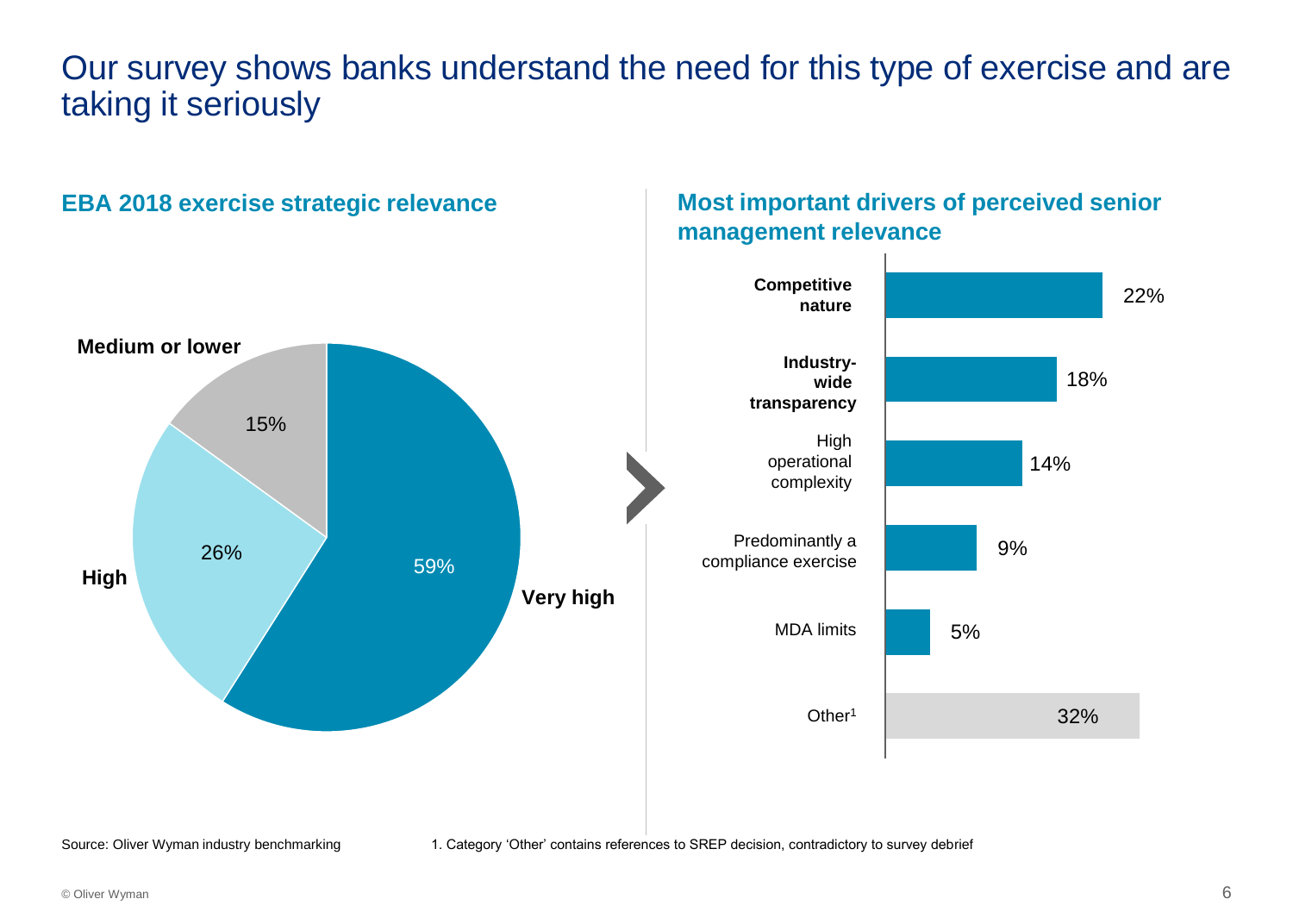Market reaction to results publication has been muted while banks raise questions on the usefulness in internal risk management and comparability



**Share price change Thu 08/11 (2 pm) vs before pub**

#### **Investor reaction to ST Industry perception of ST**

• **~60% of institutions feel that results do not fully reflect their resilience:**

#### **Perception of results' reflecting actual bank resilience**



• **~65% of institutions think results comparability across banks could improve**

#### **Perception of llevel playing field across institutions**



Source: Oliver Wyman industry benchmarking, EBA, Oliver Wyman analysis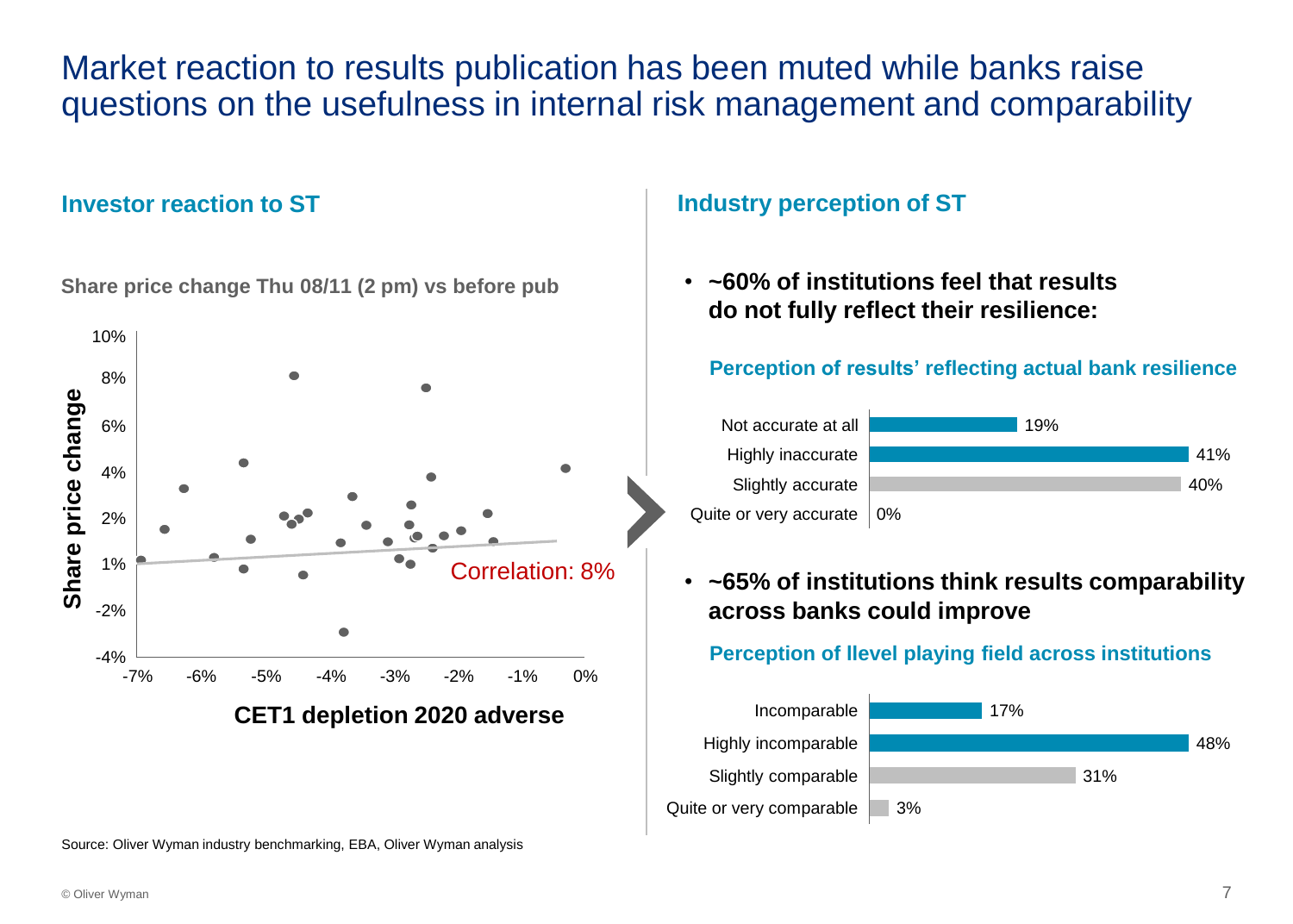The overall process has proven long, complex and expensive for everyone involved, both for banks and regulators/supervisors

|                                            | <b>INDUSTRY</b>                                                                                                                                                          | <b>REGULATORS</b><br><b>AND SUPERVISORS</b>                                                                                        |
|--------------------------------------------|--------------------------------------------------------------------------------------------------------------------------------------------------------------------------|------------------------------------------------------------------------------------------------------------------------------------|
| <b>Budget</b><br>& staff                   | $\cdot$ > $\epsilon$ 150MM+ spent both on<br>internal & externally supported projects                                                                                    | · Significant infrastructure investments (incl.<br>STAR)                                                                           |
|                                            | • > 10,000 FTE months invested across<br>participants <sup>1</sup>                                                                                                       | • Several 100s of experienced staff<br>dedicated to the exercise                                                                   |
| <b>Process</b><br>length and<br>complexity | • Long preparation phase of 8 months                                                                                                                                     | • Lengthy preparation phase to align between<br>>20 authorities & geographies                                                      |
|                                            | • Up to 37 templates per submission<br>(incl. 10 on Credit Risk, & 6 on Market Risk,<br>not even counting 4+ full template rereleases<br>& multiple changes in guidance) | • Infrastructure dealt with >>5 MN data points<br>per submission, including complexity with<br>design of different templates       |
|                                            | • 4-6 QA-cycles, high pressure explain/comply,<br>including <b>unexpected QA cycles</b>                                                                                  | • Detailed QA per bank across the 1 ADC and<br>4 FDC submission cycles                                                             |
|                                            | • Calculations, reconciliation & submission<br>across ADC as well as 4 FDC submissions                                                                                   | • On-going coordination & QA for 48 EBA<br>Banks, both centrally & via JST for all FDC<br>submissions, along with execution duties |

1. And additional participating broader SSM institutions Source: EBA, Oliver Wyman industry benchmarking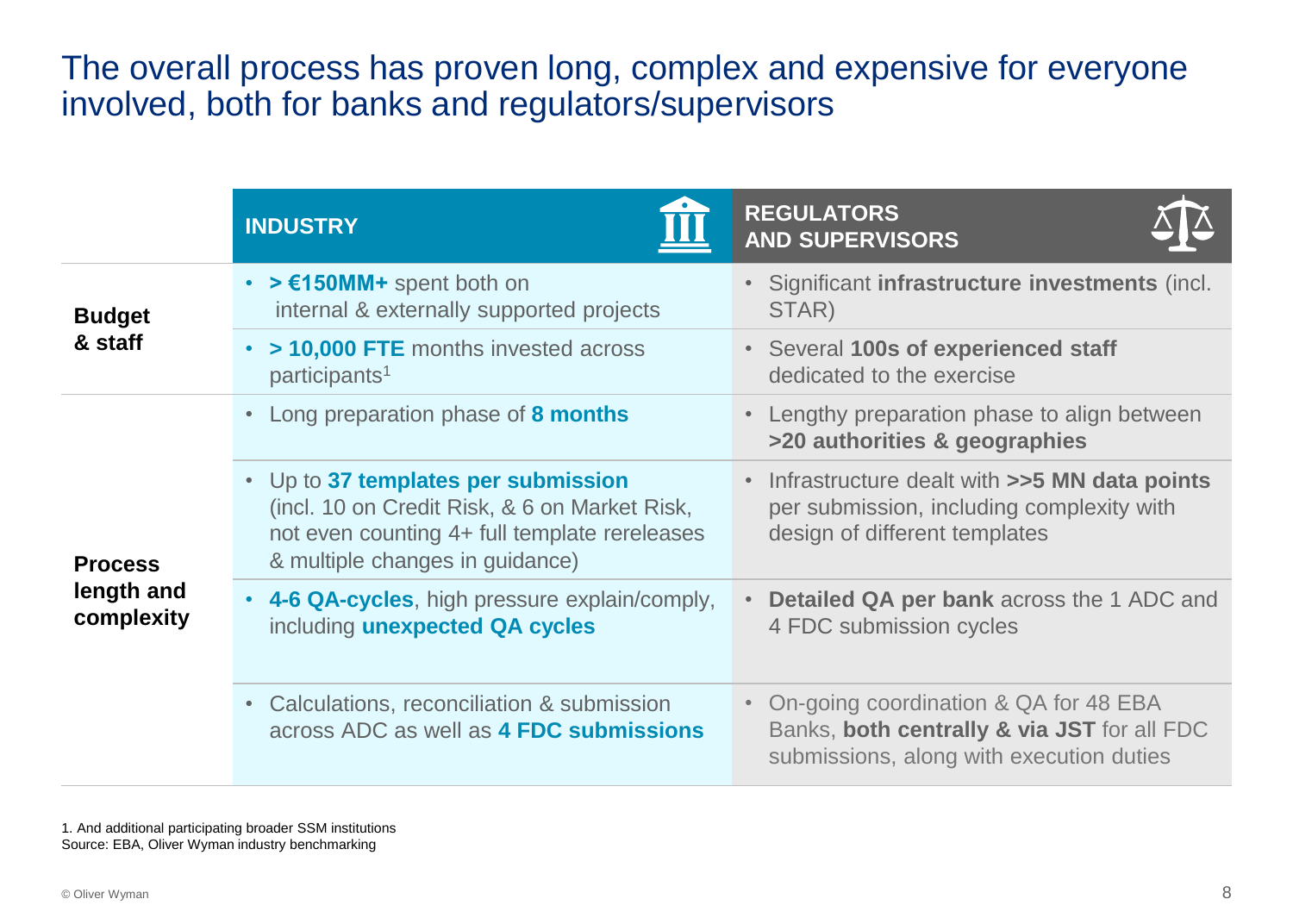An increasing number of voices are calling for evolutions in European ST – driving change will require mobilisation of all stakeholders involved

EUROPEAN<br>BANKING<br>AUTHORITY

**Andrea Enría – EBA Chair**

What we have learnt from EU-wide Stress Tests

> *There are certainly areas where improvements are needed and aspects that may require a more fundamental rethinking*

*An open and informed debate will surely contribute to enhance the robustness of the EU framework for stress testing and its legitimacy across all interested stakeholders*

15 November 2018

#### **Observations**

- **A concerted effort is key, involving:** 
	- Key regulatory and supervisory bodies (EBA, SSM, NCAs)
	- Banks (G-SIFIs, EBA banks)
	- Associations (EIFR, AFME, …)
- **Short-term quick-wins are possible – with the ambition to implement by EBA 2020**
- **A more strategic, long-term vision should be taken into account for future exercises** – potentially involving broader international bodies and supervisors (e.g. PRA/BIS) as a 2nd step
- **Trade offs between short term development**  steps for a better exercise 2020, compared to **later**, **more highly evolved** version e.g. 2022 already being discussed within industry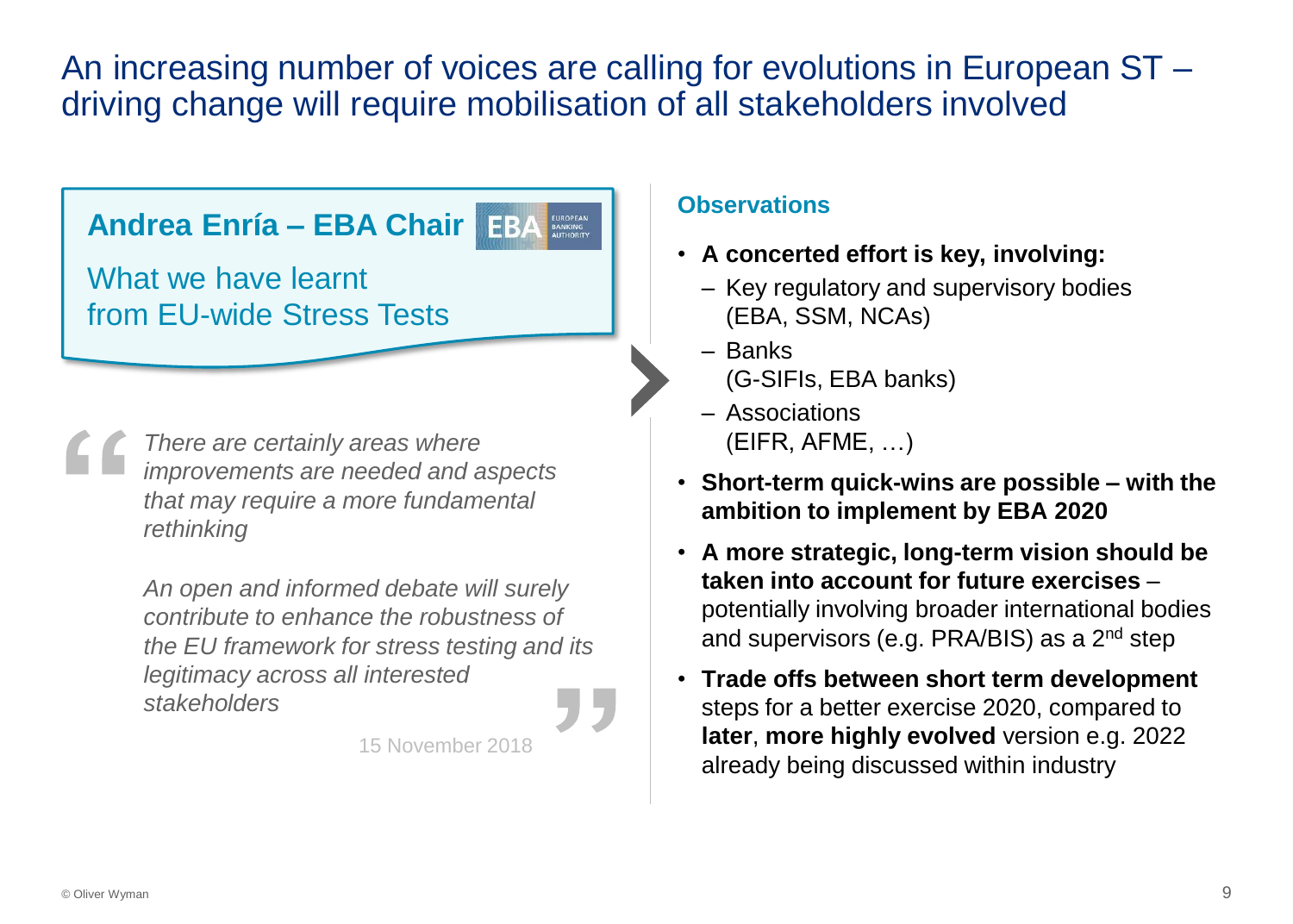

Evolution required: *Improving the value for effort equation*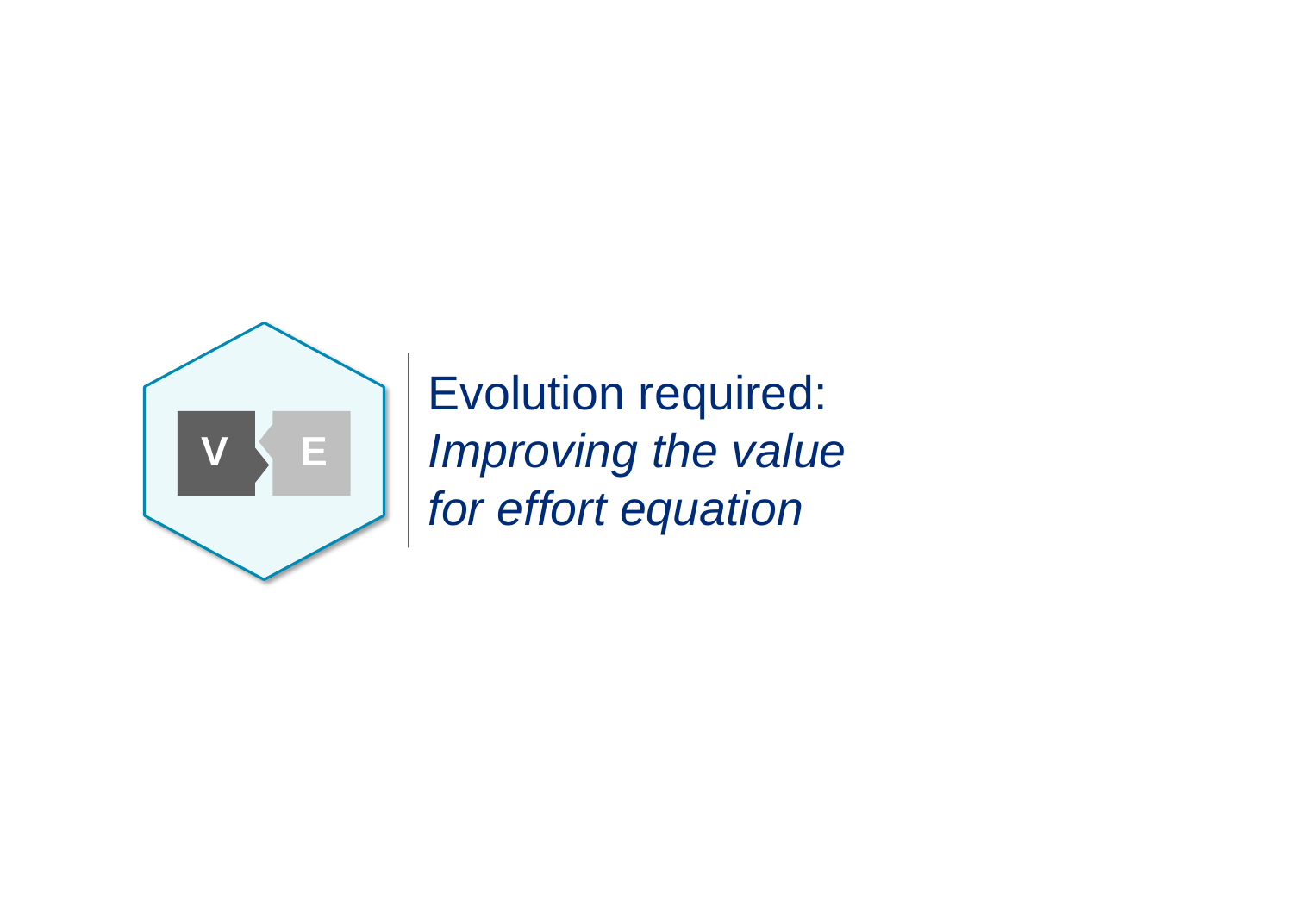Future evolutions should enhance value of the exercise, while balancing appropriate effort required

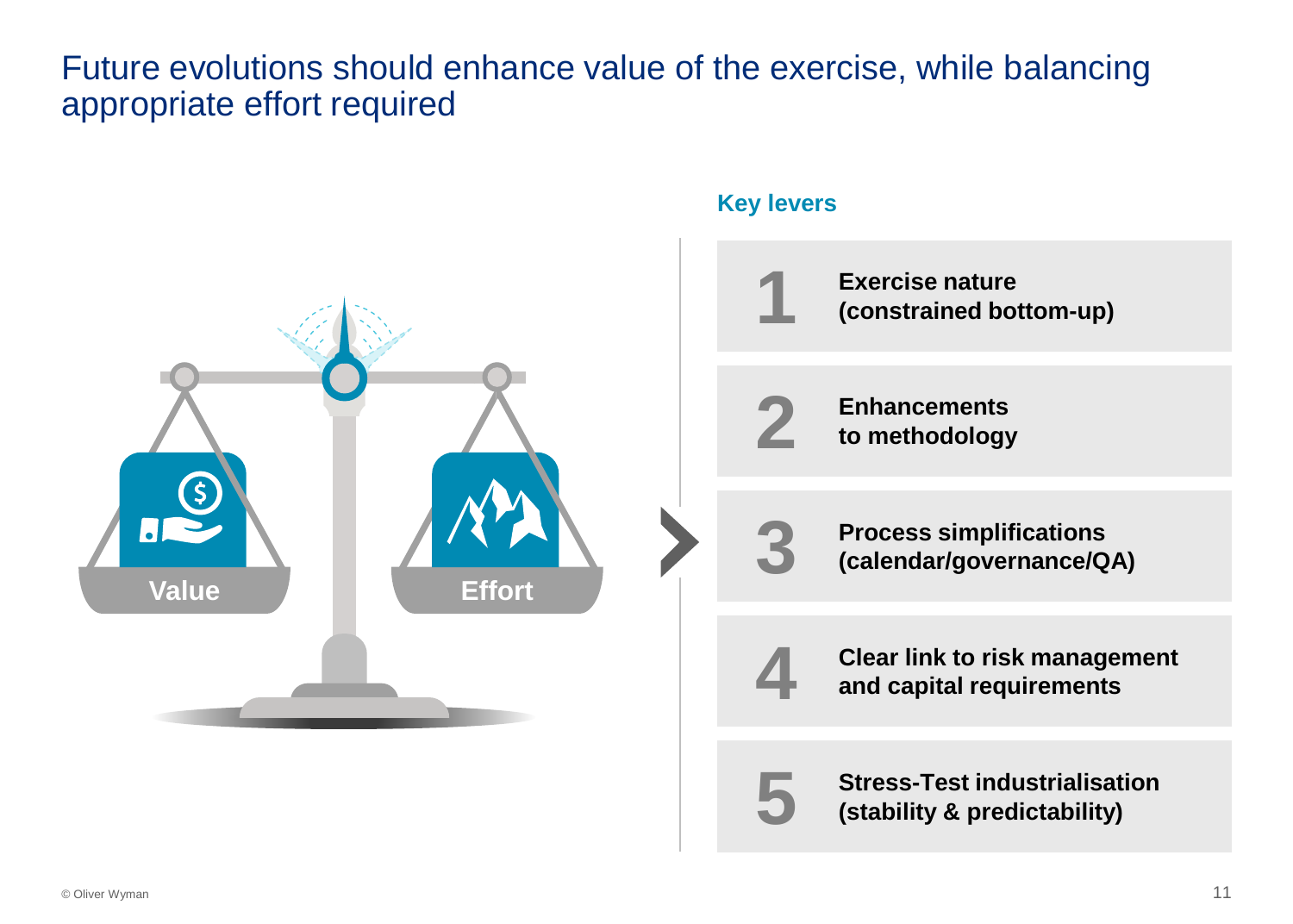Many participants struggled aligning internal bottom-up results vs.<br>top-down QA, creating frustrations on both banks and supervisors



#### **Observations & Improvement levers**

- **complaints around level/intensity of QA challenge, questioning specific**
	- value of bottom-up efforts ahead of top-down QA feedback
	- timing of that feedback following positive initial QA
- **Robust QA is absolutely key to avoid gaming and limit potential overoptimism of bank submissions:**
	- Early calibration after FDC1 should be the defining QA cycle
	- Final cycles only needed to refine
- **Possible levers to combine value of strong bottom-up bank commitment with a global level playing field are:**
	- Clear and transparent QA processes to participating institutions
	- Anticipated visibility to supervisors on overall results direction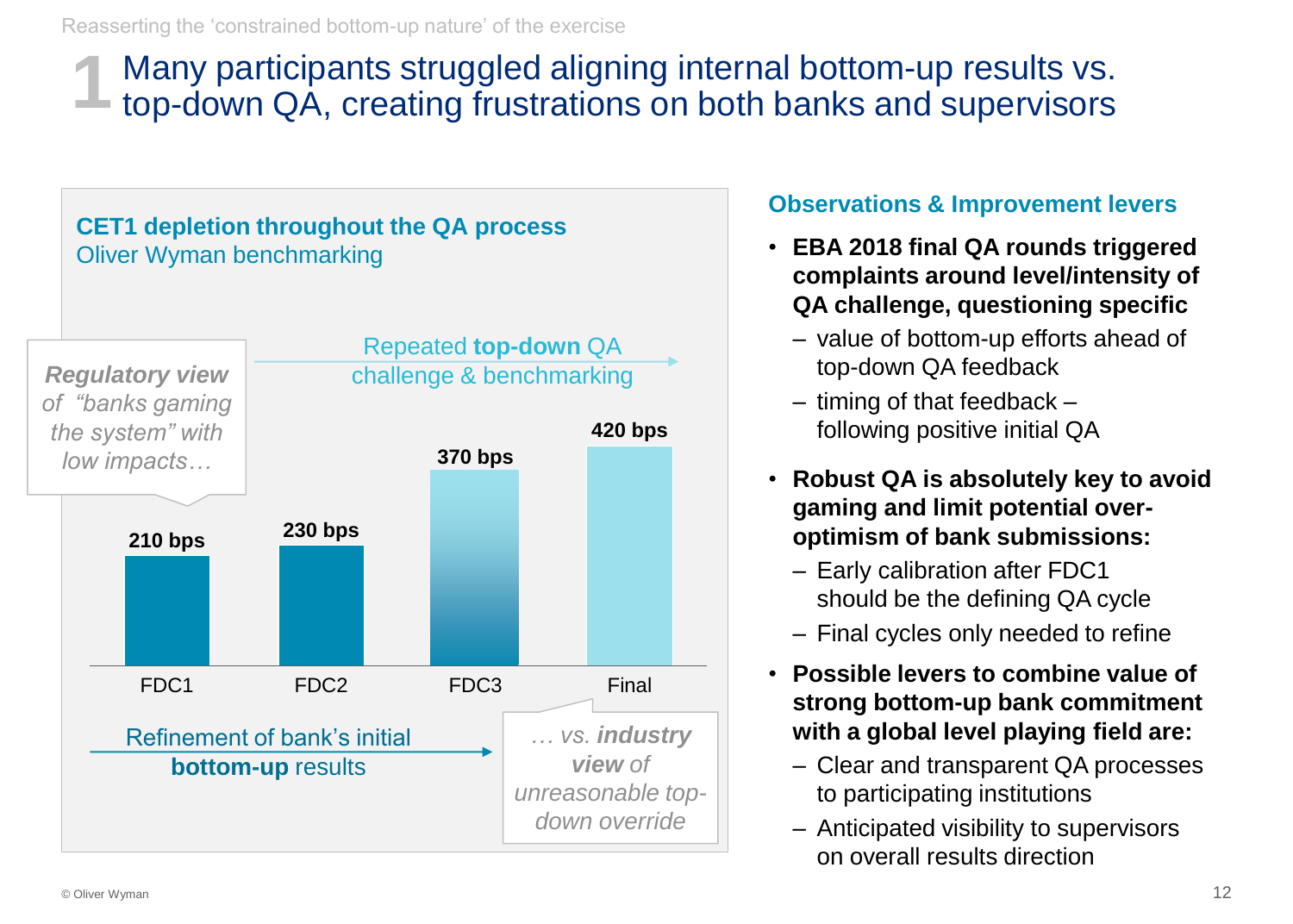# Making the exercise more real is a key lever to unlock true value for **2**day-to-day risk management and embedding in internal processes

#### **Key driver to higher relevance Illustrative improvement areas**

| 35%                                                                                                                               | <b>Topic</b>                                                                                                   | <b>Possible actions-</b> detailed cost/benefit analysis required                                                                                                                                                                                                                                         |  |
|-----------------------------------------------------------------------------------------------------------------------------------|----------------------------------------------------------------------------------------------------------------|----------------------------------------------------------------------------------------------------------------------------------------------------------------------------------------------------------------------------------------------------------------------------------------------------------|--|
| 28%<br>22%<br>15%                                                                                                                 | <b>Enhancing exercise</b><br>realism, recognizing<br>bank idiosyncrasies                                       | Dynamic constrained B/S to allow accounting for<br>business model or corporate structure changes<br>Increase recognition for bank one-offs -<br>whilst ensuring a level-playing field and strong QA<br>Managerial actions under stress: e.g. allow parallel<br>publication of 'managed adverse' scenario |  |
|                                                                                                                                   | <b>Revisit methodology</b><br>choices per risk type, e.g.                                                      |                                                                                                                                                                                                                                                                                                          |  |
| Higher<br>Higher<br>Other<br>Integration<br>nethod.<br>with<br>links to<br><b>SREP</b><br><b>ICAAP</b><br>lexibility<br>and other | <b>Market Risk</b><br>(doubt in need for static<br>floors in light of available<br>full reval across scenarios | Pragmatically abolish either need for full revaluation<br>or better calibrate caps/floors in advance<br>(e.g. via dedicated industry forum & consultation)                                                                                                                                               |  |
| exercises<br><b>cent discussions</b> further mention:<br>Uncoupling the 'model validation'                                        | <b>Credit Risk</b><br>(operational challenges<br>of new methodology)                                           | Improved beta-testing of templates<br>• Critical review of highly prescriptive IFRS9 rules<br>Tailor credit risk benchmarks more                                                                                                                                                                         |  |
| portion to reduce NFCI cap<br>(perform prior to exercise)                                                                         | Net interest income                                                                                            | Leverage bottom-up calculation capabilities of most<br>banks (e.g. to better account for contractual pass-                                                                                                                                                                                               |  |
| Further incentivizing quality of<br>models by expanding approach to<br>other risk types                                           | (Dubious intertemporal<br>inconsistencies method<br>[FAQ#7] & idiosyncratic<br>shock vs. local frames)         | throughs, sight-deposit repricing maturity models)<br>Increase recognition of internal PPNR models -<br>potentially anticipating review of internal ST models                                                                                                                                            |  |
|                                                                                                                                   |                                                                                                                |                                                                                                                                                                                                                                                                                                          |  |

*Recent discussions further mention:*

- Uncoupling the 'me *portion to reduce N (perform prior to e)*
- Further incentivizir models by expand *other risk types*

Source: Oliver Wyman industry benchmarking

method. flexibility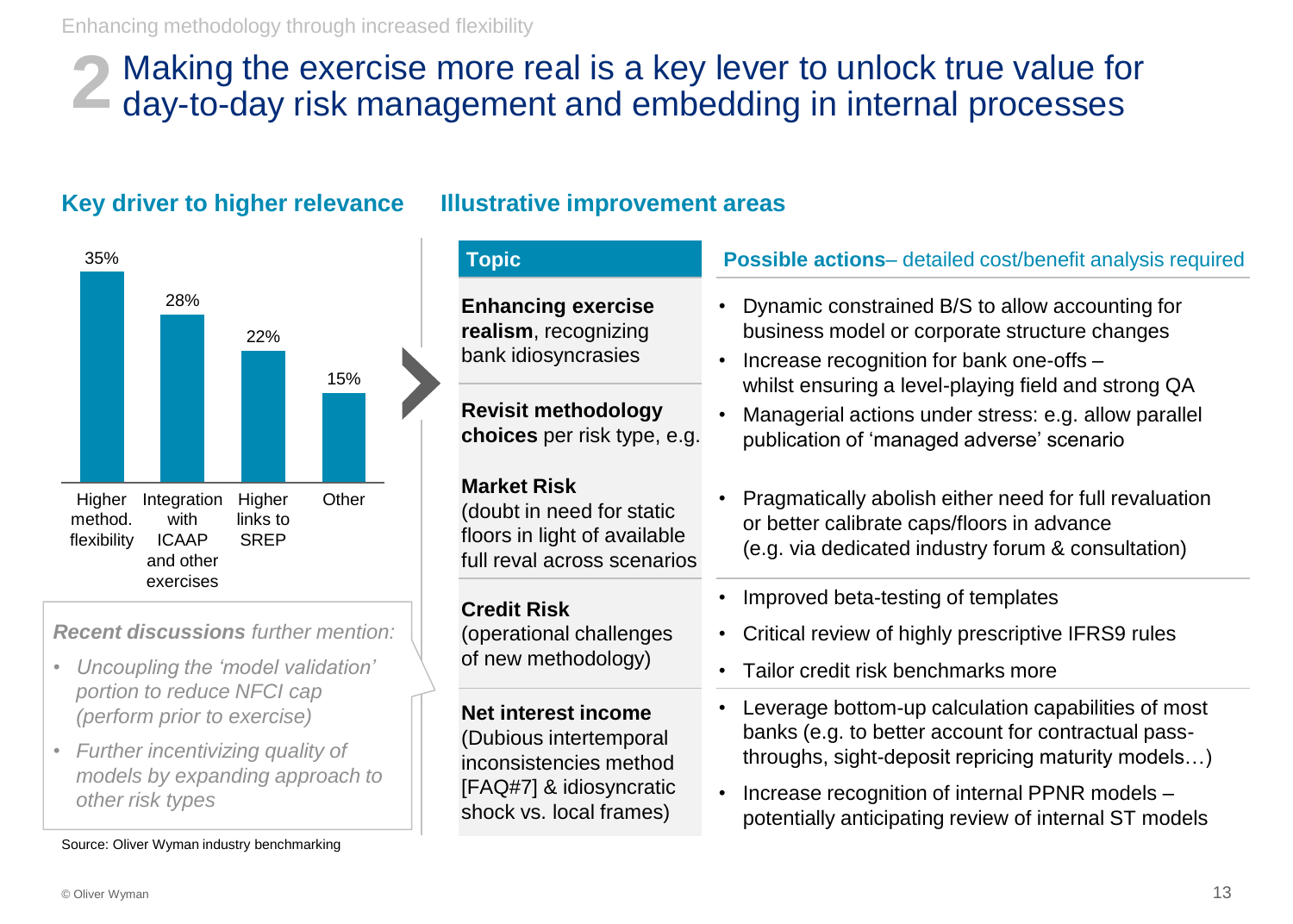Simplifying processes and streamlining calendars

Process enhancements are required to reduce execution effort on supplier side and improve overall usability and relevance for participants



Source: Oliver Wyman industry benchmarking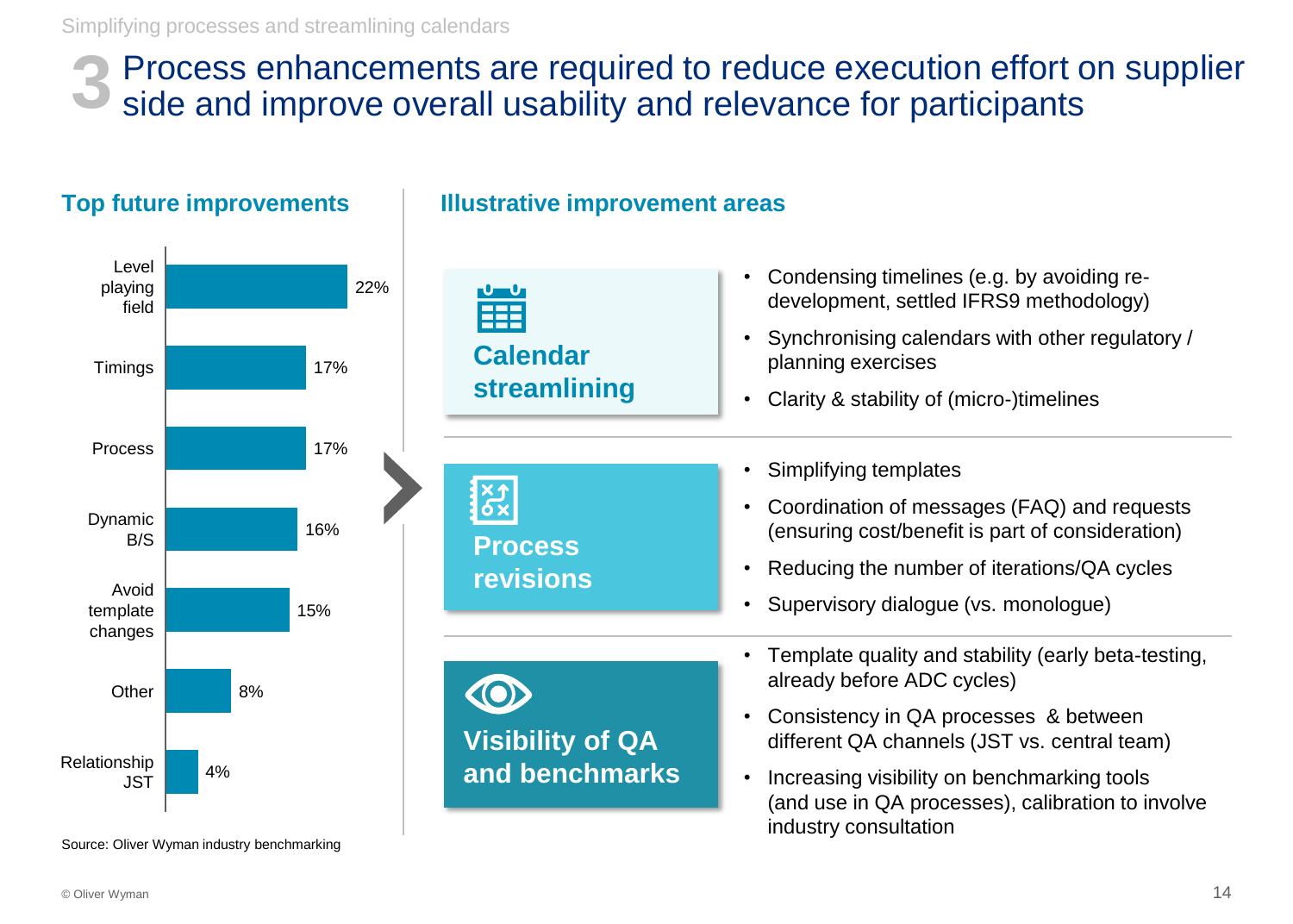# Stress-testing needs to function as it was supposed to: creating transparency, improving risk management and determining SREP



Source: Oliver Wyman industry benchmarking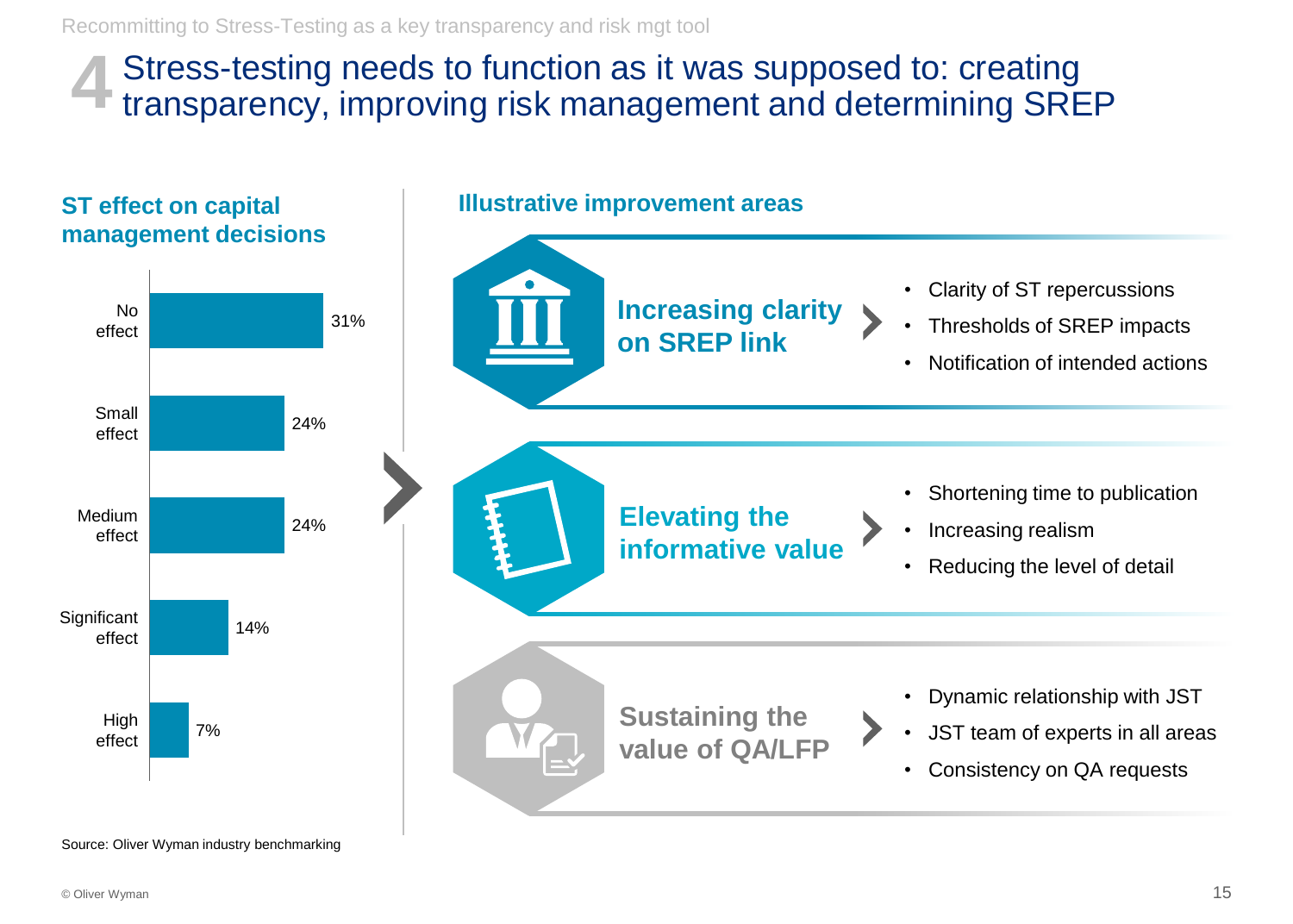

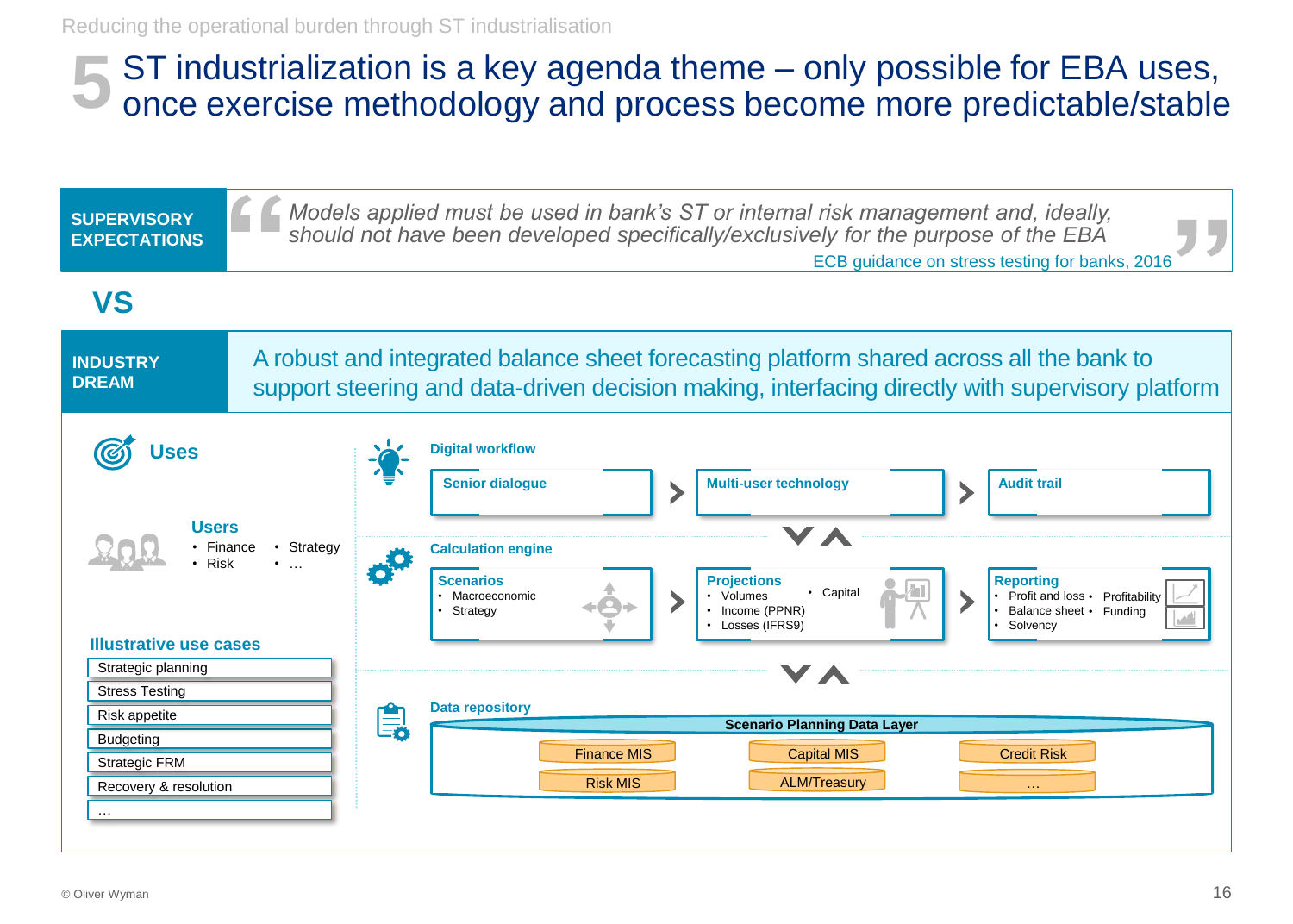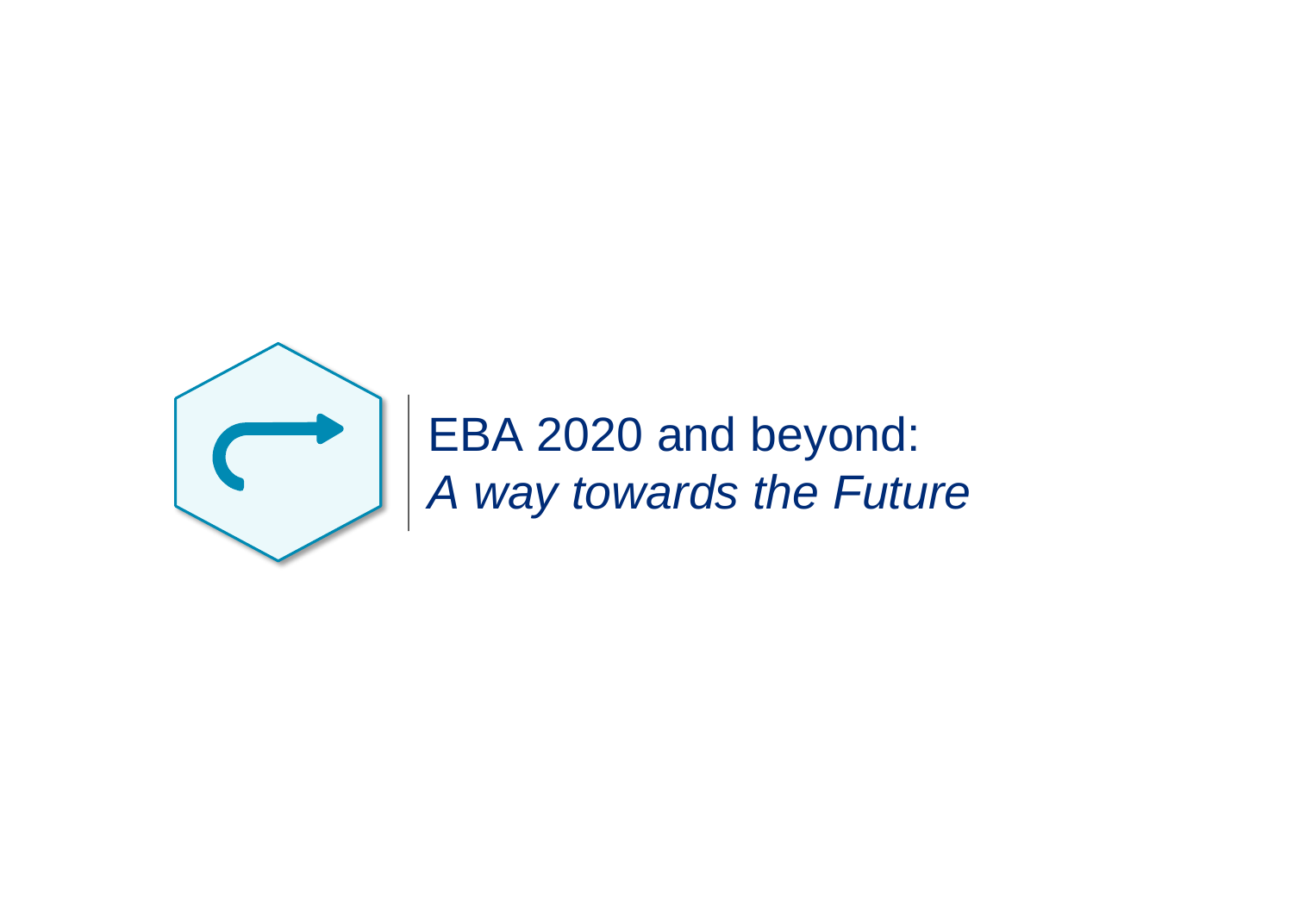EBA 2020 is around the corner – NOW is the right time to act on Quick Wins, Supervisors and banks have a direct opportunity to shape the next EBA STs

#### **EBA 2020 illustrative timeline<sup>1</sup>**

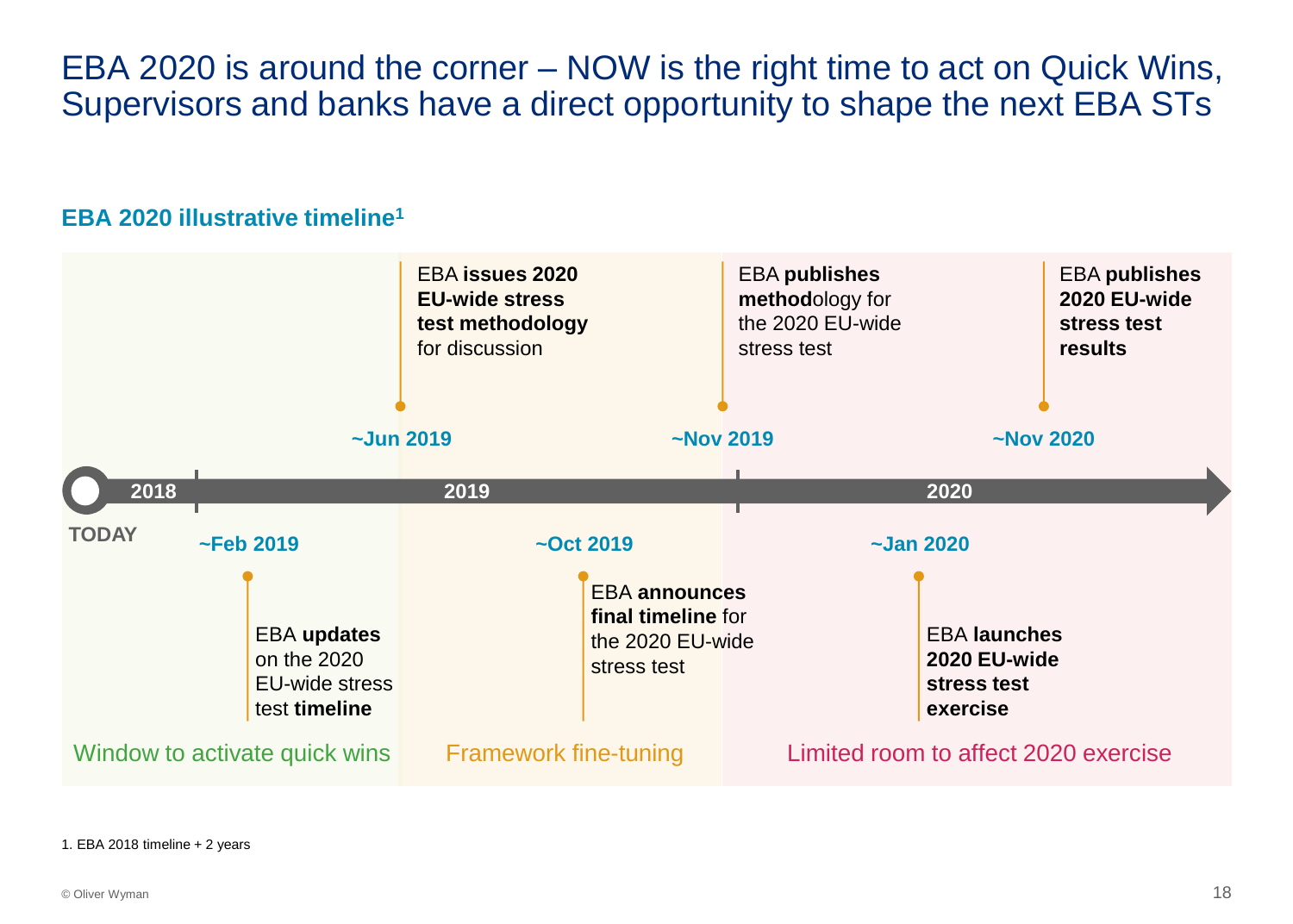The case for evolution towards a 'Global Stress Testing Standard': In 3-5y time more global approaches across global authorities are possible

ATIONAL

**Stress testing principles** Basel Committee on Banking Supervision

# $\epsilon$

*Authorities should also consider scope for greater cross-border collaboration on stress testing, where feasible, such as through common scenarios and sharing of better practices.* 

October 2018

#### **Other jurisdictions are already enhancing their stress testing frameworks**

- e.g. the **PRA in the UK** has addressed the issue of comparability by adopting **a dynamic balance sheet approach** including idiosyncratic risks
- e.g. the **US CCAR** approach completely removes the option of 'gaming the methodology' by calculating results centrally

#### **The case for an evolved 'Global Stress Testing Standard' gains more and more advocates**

- e.g. G-SIBs involved in ST exercises across multiple geographies already look for alignment of
	- **Data requirements** incl. cut-off dates & scope across risk types to remove burdens of duplication preparation
	- **Timelines** to improve consistence for global Risk Mgmt
	- **Templates**, to unlock full synergistic potential of industrializing a global ST infrastructure in-house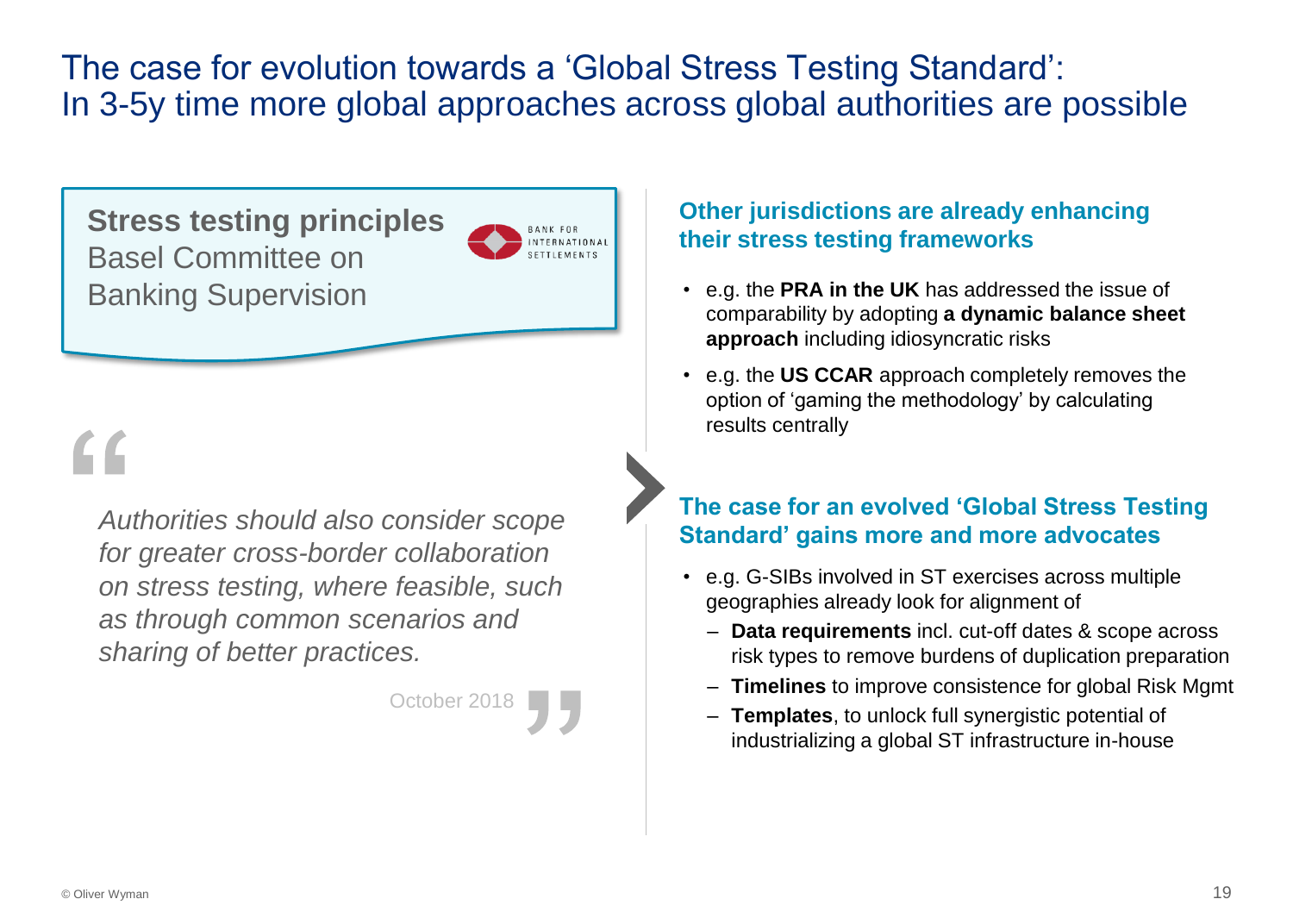# **Questions and answers**

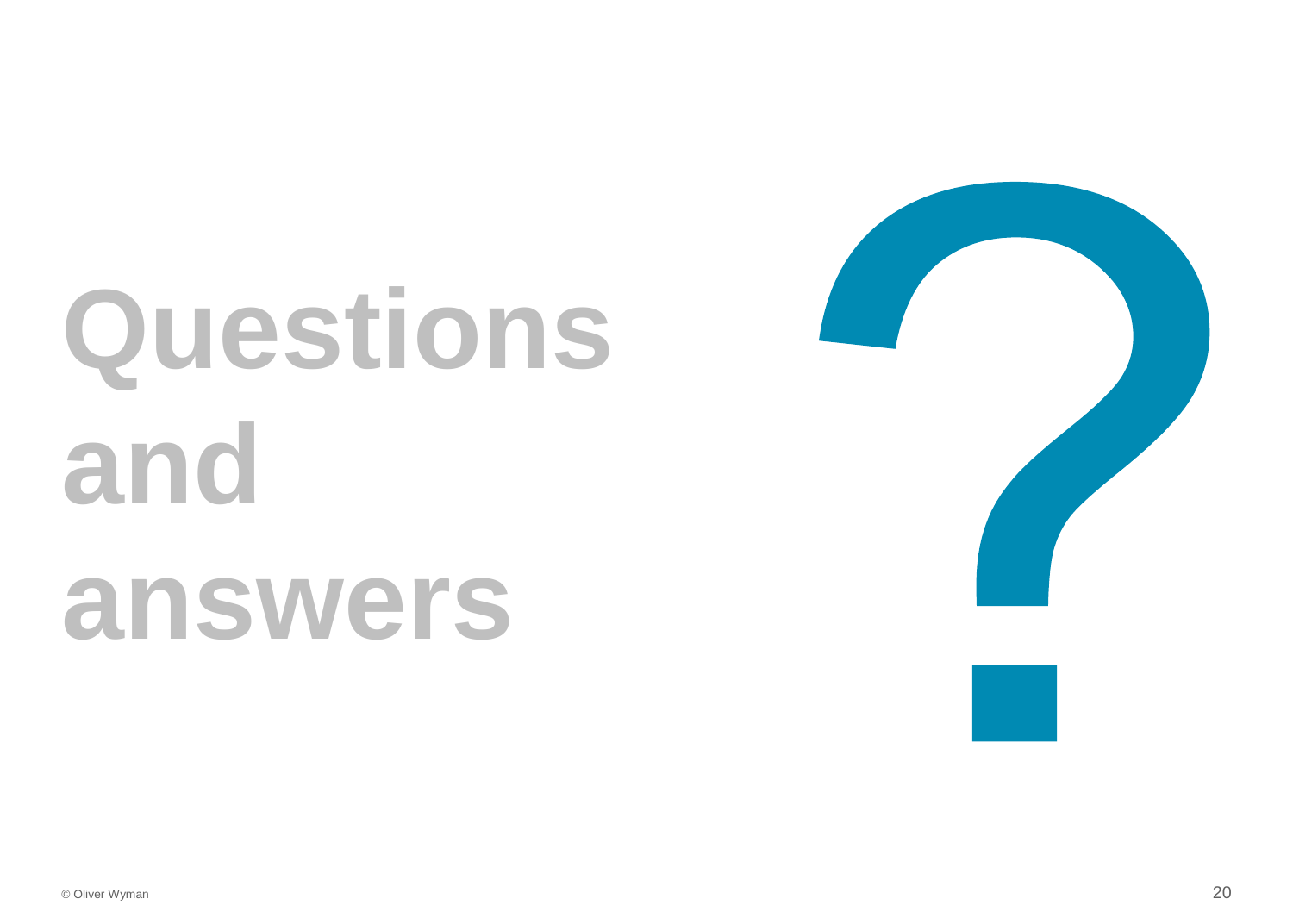#### QUALIFICATIONS, ASSUMPTIONS AND LIMITING **CONDITIONS**

This report is for the exclusive use of the Oliver Wyman client named herein. This report is not intended for general circulation or publication, nor is it to be reproduced, quoted or distributed for any purpose without the prior written permission of Oliver Wyman. There are no third party beneficiaries with respect to this report, and Oliver Wyman does not accept any liability to any third party.

Information furnished by others, upon which all or portions of this report are based, is believed to be reliable but has not been independently verified, unless otherwise expressly indicated. Public information and industry and statistical data are from sources we deem to be reliable; however, we make no representation as to the accuracy or completeness of such information. The findings contained in this report may contain predictions based on current data and historical trends. Any such predictions are subject to inherent risks and uncertainties. Oliver Wyman accepts no responsibility for actual results or future events.

The opinions expressed in this report are valid only for the purpose stated herein and as of the date of this report. No obligation is assumed to revise this report to reflect changes, events or conditions, which occur subsequent to the date hereof.

All decisions in connection with the implementation or use of advice or recommendations contained in this report are the sole responsibility of the client. This report does not represent investment advice nor does it provide an opinion regarding the fairness of any transaction to any and all parties.